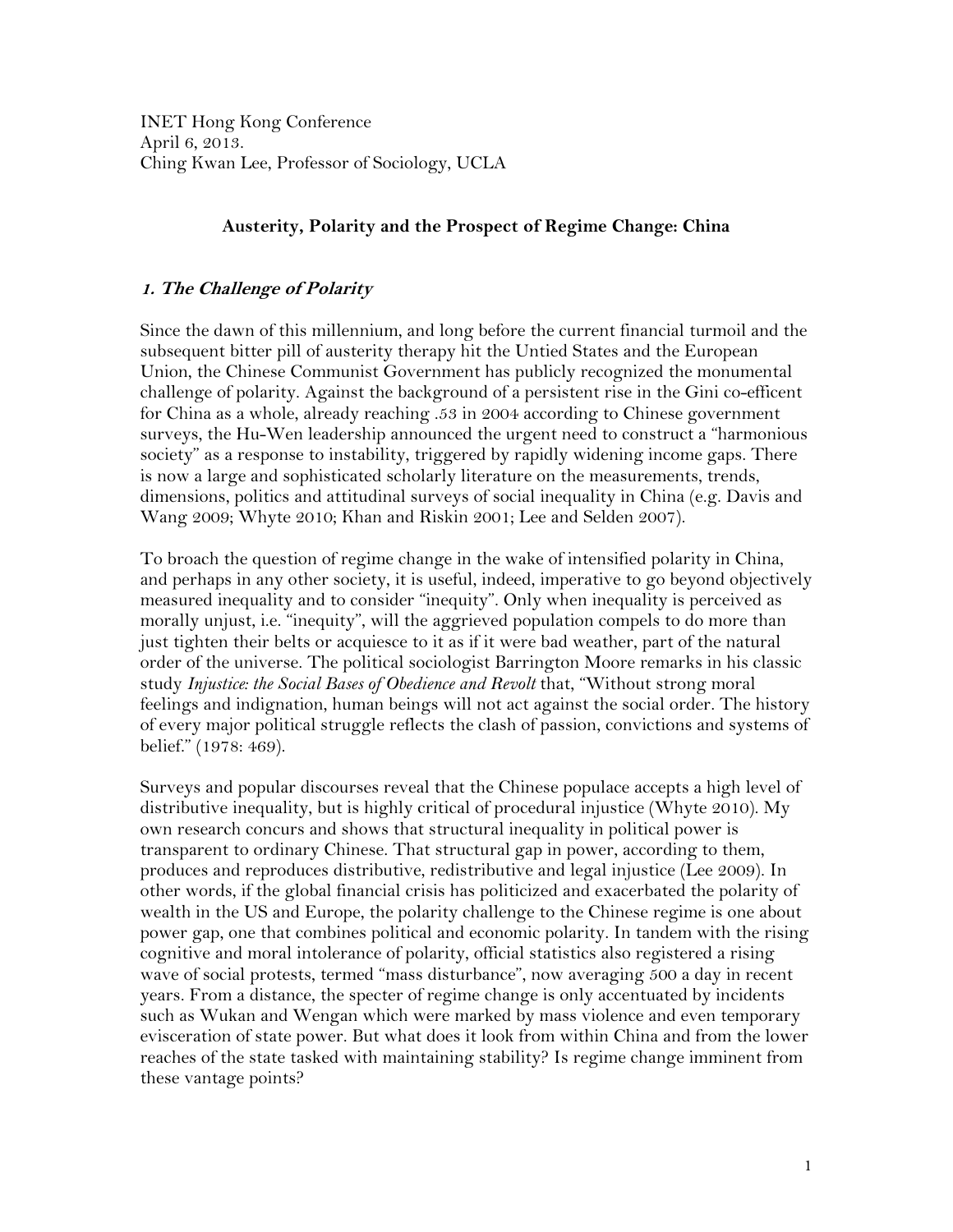### **2. Regime Change: from Below and from Within**

This panel has been asked to assess the prospect of "regime change". There are several ways to think about "regime change". First, it could mean a formal, overt replacement of the Chinese Communist Party as the ruling party, or the change from a one party state to a competitive electoral democracy. I think this kind of regime change is unlikely to happen in the foreseeable future. First of all, there is a conspicuous lack of a viable alternative political party, a result of the CCP's relentless and persistent use of selective repression against organized political dissent. The second reason for not anticipating formal and overt regime change is that other forms of change within the regime has preempted it.

My argument today is that informal, hidden regime change from below and from within China has preserved the existing CCP dominated system. In what follows, I am going to shift our focus away from the changing of the guard at the top towards the molecular, grassroots and quotidian negotiations between state and society, especially at the critical *moments of social unrest*. These micro-political dynamics have amounted to a significant change in the nature of regime domination *without* formal regime change. I will briefly discuss the various kinds of state strategies used by the Chinese state to absorb the numerous incidents of popular unrest that have toppled authoritarian regimes in other parts of the world in recent times. These strategies include: protest bargaining, legal-bureaucratic absorption, patron clientelism, selective repression and adaptive policy reform (Lee and Zhang, forthcoming). Their overall effect is to depoliticize and make manageable popular challenges

## **3. Strategies of Authoritarian Resilience**

#### *i. Protest Bargaining*

In Chinese, this is called "paying cash for peace" or buying stability. Basic level governments are all allocated "stability maintenance funds" which culminate into an enormous budget for domestic security in the central government budget. Dishing out cash payment or other material benefits in exchange for compliance has become a routinized response to unrest caused by labor, land and property rights violations. It is so common that a widely circulated popular jingo sums up the pattern as: "big disturbance big resolution, small disturbance small resolution, no disturbance no resolution". Through 4 years of ethnographic research since 2008, I also come to see that the effectiveness and effects of protest bargaining lies in the transformative nonzero sum bargaining process which often fragment protesters, redefining and limiting citizens' conceptions of rights, turning leaders of dissent into informants for the government, and above all construct a pragmatic and precarious alliance between officials and citizens to capitalize and generate benefits from instability. The alliance works as follows: as citizens use instability as the bargaining chip to obtain monetary and material returns from the state, grassroots officials also use instability to justify demands for bigger budget and promotion into higher level government. To the aggrieved citizens, despite seeing the unequal playing field on which bargaining takes place (they describe them as agreeing to "unequal treaty"), protest bargaining generates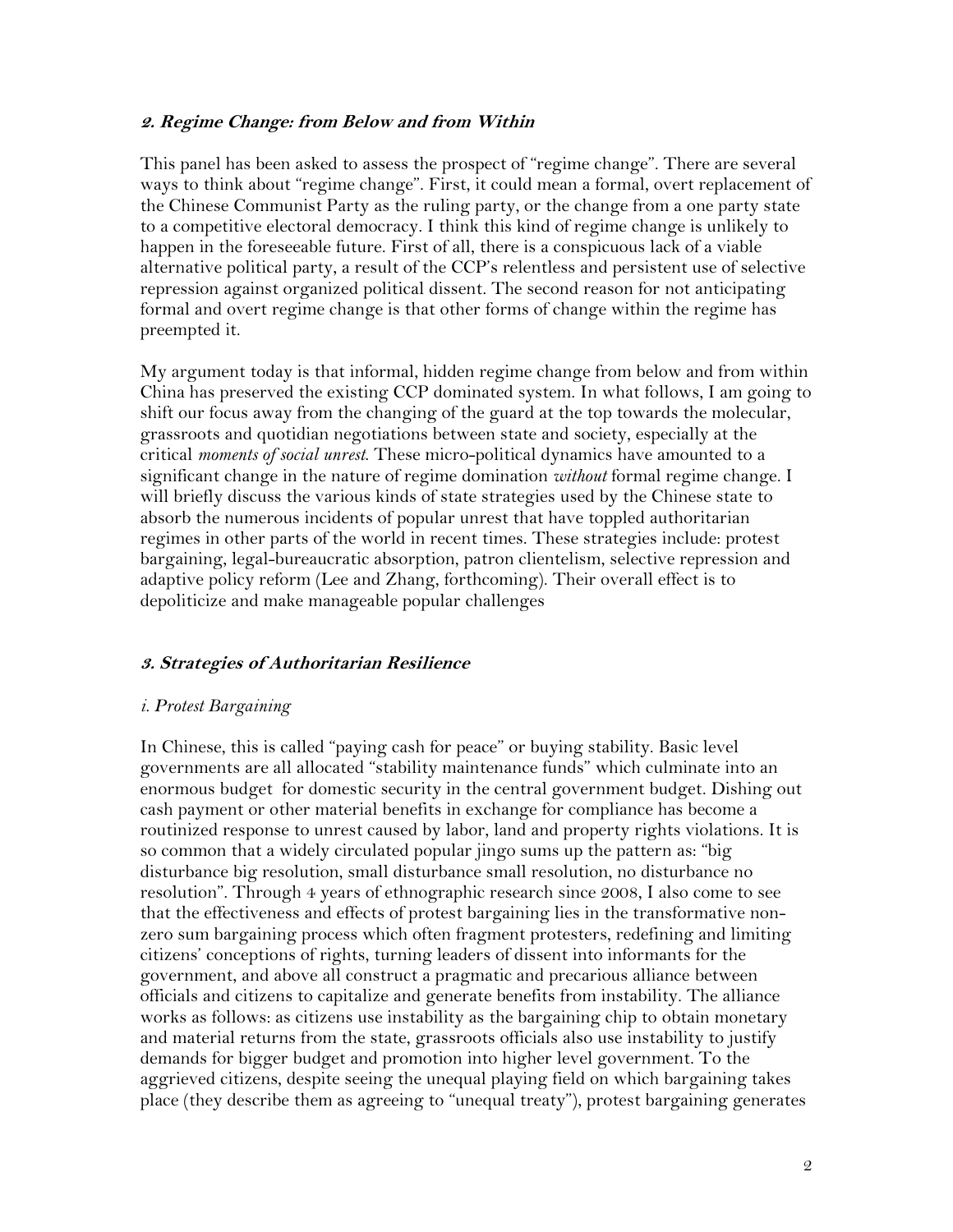an experience of authoritarian state is as totalizing as it is permissive of rooms for maneuvering. For all the short term stability effect protest bargaining brings about, the authority of authoritarianism suffers, with uncertain implications for regime stability. If the Chinese government ever finds itself in a fiscal crisis, stability can no longer be bought expediently.

## *ii. Legal-bureaucratic Absorption*

Extending from Beijing down to each street government are a variety of legal and bureaucratic institutions that function as the Chinese state's frontline tentacles and provide a structure of engagement, incorporating citizens into its machinery of rule. The grassroots judiciary bureaus, mediation committees, the labor bureaus, labor dispute arbitration offices, and petition bureaus in a locality are explicitly given the task of resolving conflicts. In ordinary circumstances, the protracted and arduous processes of petition, arbitration and litigation demobilize collective action by consuming aggrieved citizens' time, emotion, energy, and solidarity through endless rounds of red tapes, paper chases, interminable waiting and appeals (Lee 2007).

Economic reform has energized the promulgation of laws and the promotion of an ideology of law-based government. There are now laws targeting labor, land and property rights -- the Labor Contract Law (2008), the Property Rights Law (2009), and the revised Law on Land Management (2004), as well as laws and regulations on petition and administrative litigation. The apparatus for the bureaucratic absorption of social conflict has no doubt expanded, aided by a rapidly expanding legal profession keenly interested in creating a market for its service, spawning a steady rise in petitions and litigations nationwide. In our research we found that a salient procedural game of choice in recent years is to substitute and flexibly combine one set of rules with another. To resolve collective conflict expediently, judges impose mediation for litigation. Land right disputes can either be channeled to the court or into village elections. Protest leaders who become elected village heads provide handles for the grassroots officials to coopt.

## *iii. Patron-clientelism*

The grassroots state in urban neighborhoods and villages has maintained an elaborate network of weak but instrumental ties that can be mobilized to stabilize popular unrest. The targeted clients mainly consist of social groups who are still relatively dependent on the Party-state for jobs or status. These include: party members, civil servants, elderly and retirees and former protest leaders. By providing individuals in the neighborhood with various forms of material rewards, employment and business opportunities, personal favors, and symbolic recognition (an honorary title), the clients of the grassroots state assist the regime by feeding information about brewing discontent, incipient mobilizations, ring leaders of protests, and as in the case of elderly, by leveraging their status in the family and community to shape the views and behavior of the disgruntled property owners and villagers.

Compared to the state socialist period, political effectiveness of patron clientelism is today more subject to processes of bargaining than to formal top-down institutional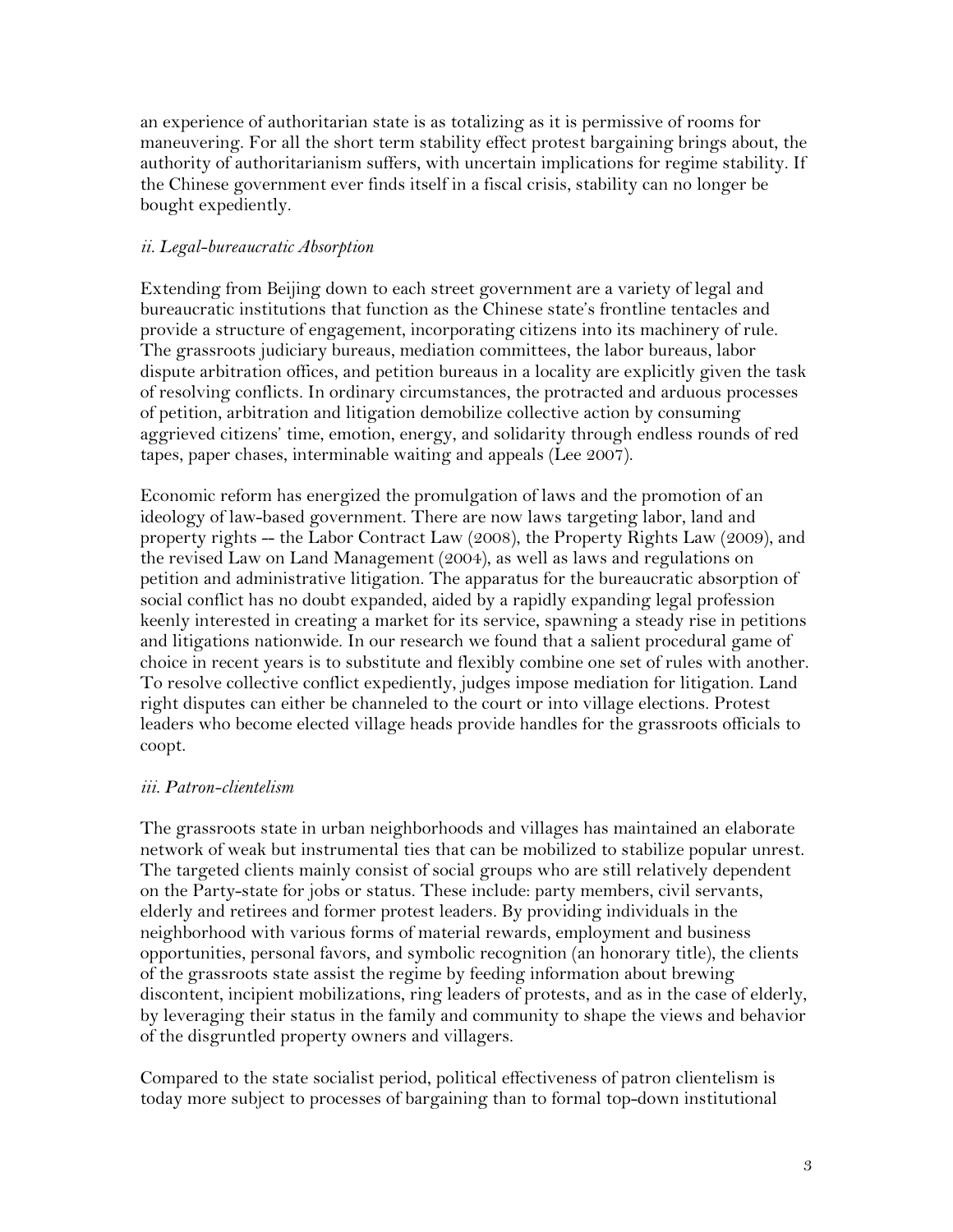command or the periodic campaign-style reassertion of party discipline in the Maoist era (Walder 1986). Now that deference and dependence are gone, material rewards, ranging from petty job opportunities to hiking outfits or dance costumes for elderlies' competition, are the main nexus between activists and the state, and these have to be replenished continuously in order to elicit cooperation.

#### *iv. Selective Repression*

Selective but systematic repression is still meted out to dissident intellectuals and human rights lawyers who have the capacity to influence a large number of ordinary citizens. Another target of selective repression is organized dissent, be it religious or political, that shows any inkling of cross-class and cross-locality mobilization. The NGO sector also illustrates the state's strategy of selective repression and incorporation. Those emphasizing service delivery and education are allowed to operate or even encouraged to grow under the watchful eyes of the state (Teets 2013; Lee and Shen 2011), while those with explicit rights advocacy agenda are ruthlessly suppressed. Even at the grassroots levels, in dealing with everyday socio-economic protests, the use or the threat of police force is intentionally displayed, and selectively deployed to deliver the results officials preferred. Officials told us how they would ask the police to arrest protest activists only to ask for their release so as to turn these activists around into collaborators of the state. These days, grassroots governments also flexibly augment their repressive capacity by hiring security guards from commercial security service companies on an ad hoc, often piece rate, basis. In the countryside, as many reports indicate, the local state has behaved more thuggishly than its urban counterpart.

#### *v. Policy Reform: Responsive Governance without Accountability*

Despite the autocratic nature of the Chinese government, and perhaps exactly because of the lack of formal democratic procedures, its legitimacy has to be grounded in the delivery of substantive results, such as improvement in material livelihood, national economic development, and the country's international status. Over the past three decades, we have seen national level policy reforms that were issued in response to the most salient socio-economic grievances. Eliminating the millennia-old agricultural taxes, introducing a rural social insurance scheme, and imposing programmatic increments in minimum wages indicate the Chinese state's responsiveness, albeit one without accountability, to decades of farmer and worker unrest. More recently, the state's reactions to popular livelihood concerns such as pollution, land grab and income inequality seem to become even more expedient and pro-active. Last but not the least, the Chinese state's overall capacity to orchestrate and maintain economic growth, even as the global economy slows, has allowed it to continue making claims of "performance legitimacy".

## **Conclusion**

Popular discontent against economic and political polarity in China has indeed generated palpable pressure on the Chinese Communist regime in the past decade. The large numbers of mass incidents is just the most salient manifestation of a specter of